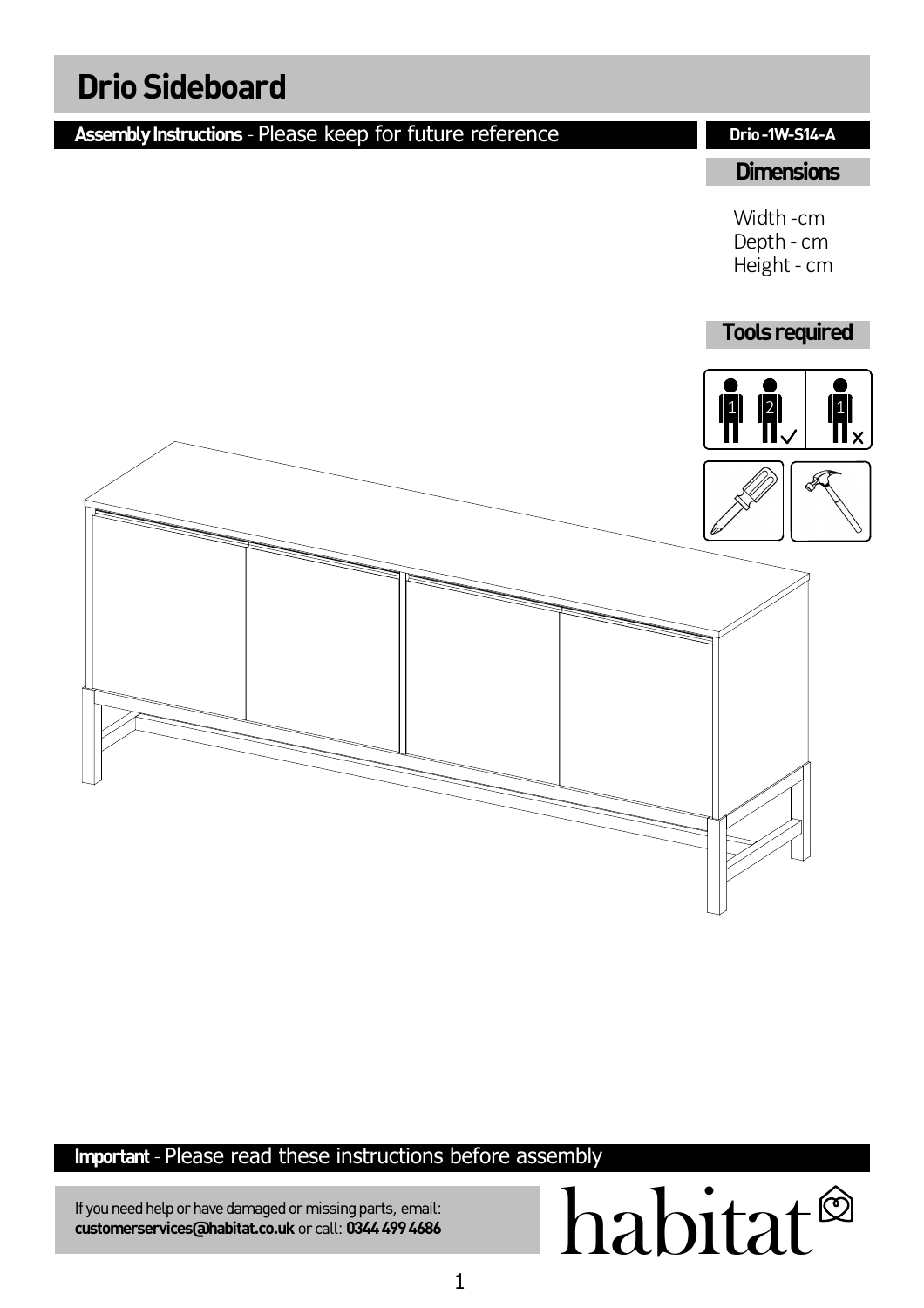

### **Important** - Please read these instructions fully before starting assembly

on the front cover and pages 3 4X

Remove all fi ttings from the plastic bags and separate them into their groupsX

Keep children and animals away from the work area, small parts could choke if swallowed

Make sure you have enough space to layout the parts before starting

cause damage $\overline{X}$ 

Assemble the item as close to its fi nal position (in the same room)as possible.

Do not place furniture directly in front of radiators, fi res or any other source of heat $X$ 



Parts of the assembly will be easier with 2 people.

Check you have all the components and tools listed Do not stand or put weight on the productUhis could Assemble on a soft level surface to avoid damaging the unit or your floor.



We do not recommend the use of power drill/drivers for inserting screws, as this could

damage the unit. Only use hand screwdrivers.

Dispose of all packaging carefully and responsibly.

#### General care and maintenance

Only clean using a damp cloth and mild detergent, do no use bleach or abrasive cleaners.

From time to time check that there are no loose screws on this unit.

This product should not be discarded with household waste. Take to your local authority waste disposal centre.

Cleaning and care of high gloss surfaces  $\blacksquare$  . The maximum weight limit of the maximum weight limit



**Important**: Recomended maximum load for each shelf is shown below.



### General information

If for any reason you should have problems with your Habitat product, please contact the store from which you purchased it.

Please retain your receipt as proof of purchase.

If you have any comments or suggestions regarding this product, assembly instructions or service

received, please contact the store or Habitat Head Offi ce via its web site: **www.habitat co.uk** or write directly to:**Habitat Retail Ltd. 489-499 Avebury Boulevard, Milton Keynes MK9 2NW**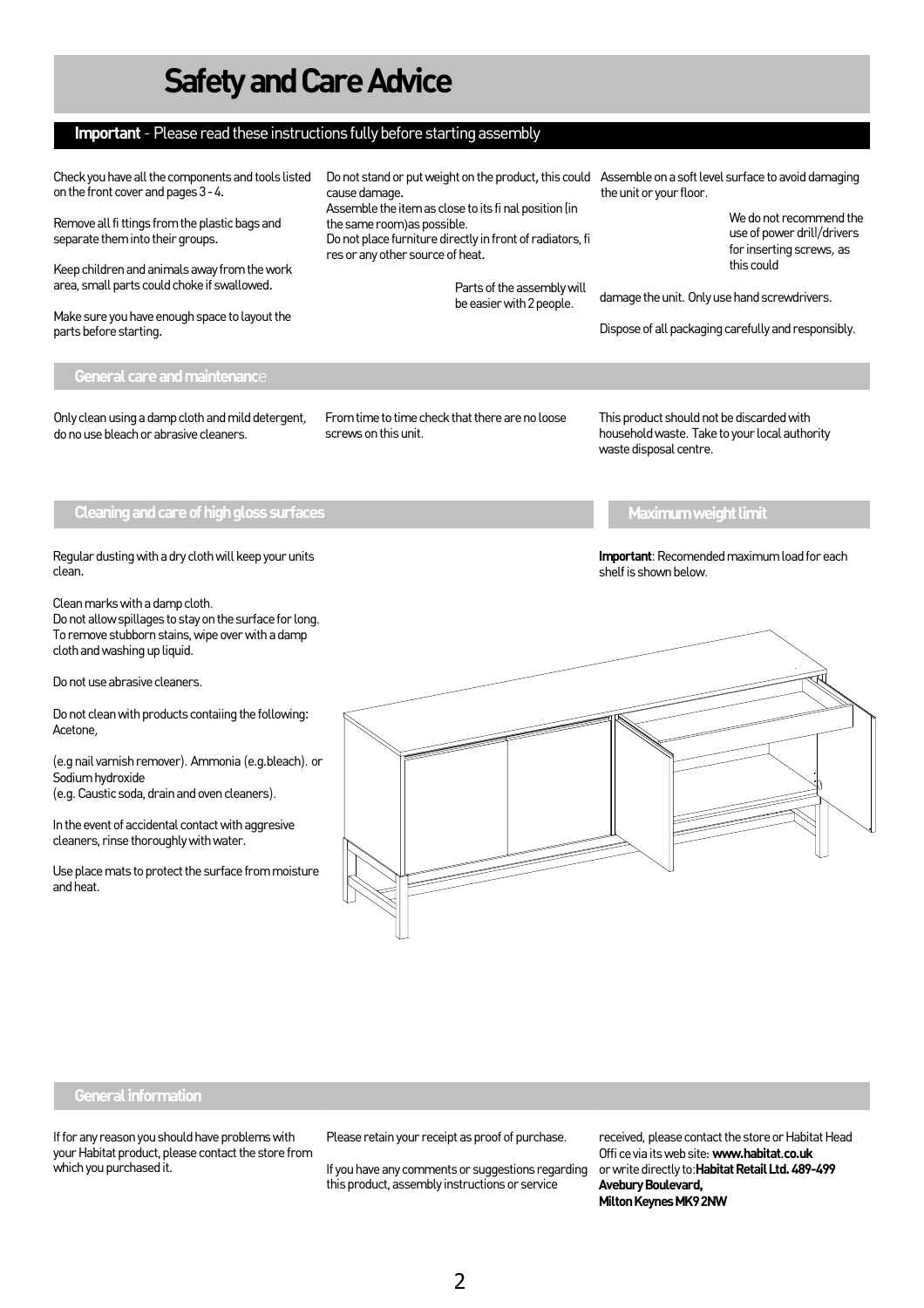### Please check you have all the panels listed below

**BC BC Note**: There are 'Batch Code' lables where shown on the indicated items, these should be retained.



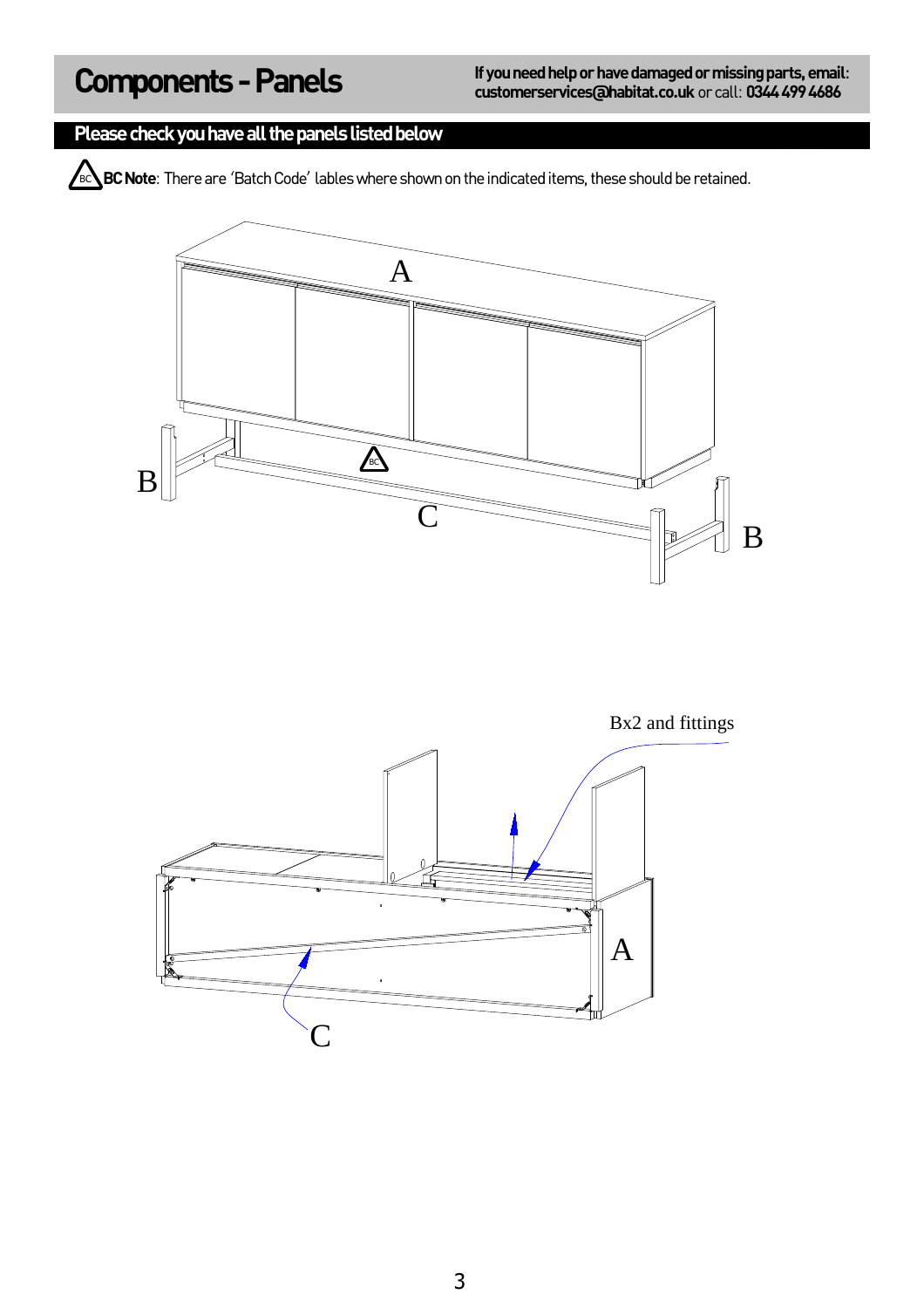### Please check you have all the panels listed below

**Note**: The quantities below are the correct amount to complete the assembly. In some cases more fi ttings may be supplied than are required.

|                                        | Ruler - To help correctly identify the fi xings<br>$\begin{array}{cccc} 0 & 10 & 20 & 30 & 40 & 50 & 60 & 70 & 80 & 90 & 100 & 110 & 120 \\ \hline \end{array}$ |  |                             |  |
|----------------------------------------|-----------------------------------------------------------------------------------------------------------------------------------------------------------------|--|-----------------------------|--|
| Fittings                               |                                                                                                                                                                 |  |                             |  |
| $\circledA$                            | $\circledR$                                                                                                                                                     |  | $\circledcirc$              |  |
| Wooden dowels x 2                      | Screws x 2                                                                                                                                                      |  | Connector x 2               |  |
| $\circledA$<br>′Θ,                     | $\circledB$                                                                                                                                                     |  | $\circledS$<br>$40^{\circ}$ |  |
| Screws x 4                             | Felt x 4                                                                                                                                                        |  | Screws x 4                  |  |
| $\circledcirc$<br>0<br>$\circ$ $\circ$ | $\circledR$<br>$\boldsymbol{\varphi}$                                                                                                                           |  |                             |  |
| Connector x 2                          | Hex key x 1                                                                                                                                                     |  |                             |  |
|                                        |                                                                                                                                                                 |  |                             |  |
|                                        |                                                                                                                                                                 |  |                             |  |
|                                        |                                                                                                                                                                 |  |                             |  |
|                                        |                                                                                                                                                                 |  |                             |  |
|                                        |                                                                                                                                                                 |  |                             |  |
|                                        |                                                                                                                                                                 |  |                             |  |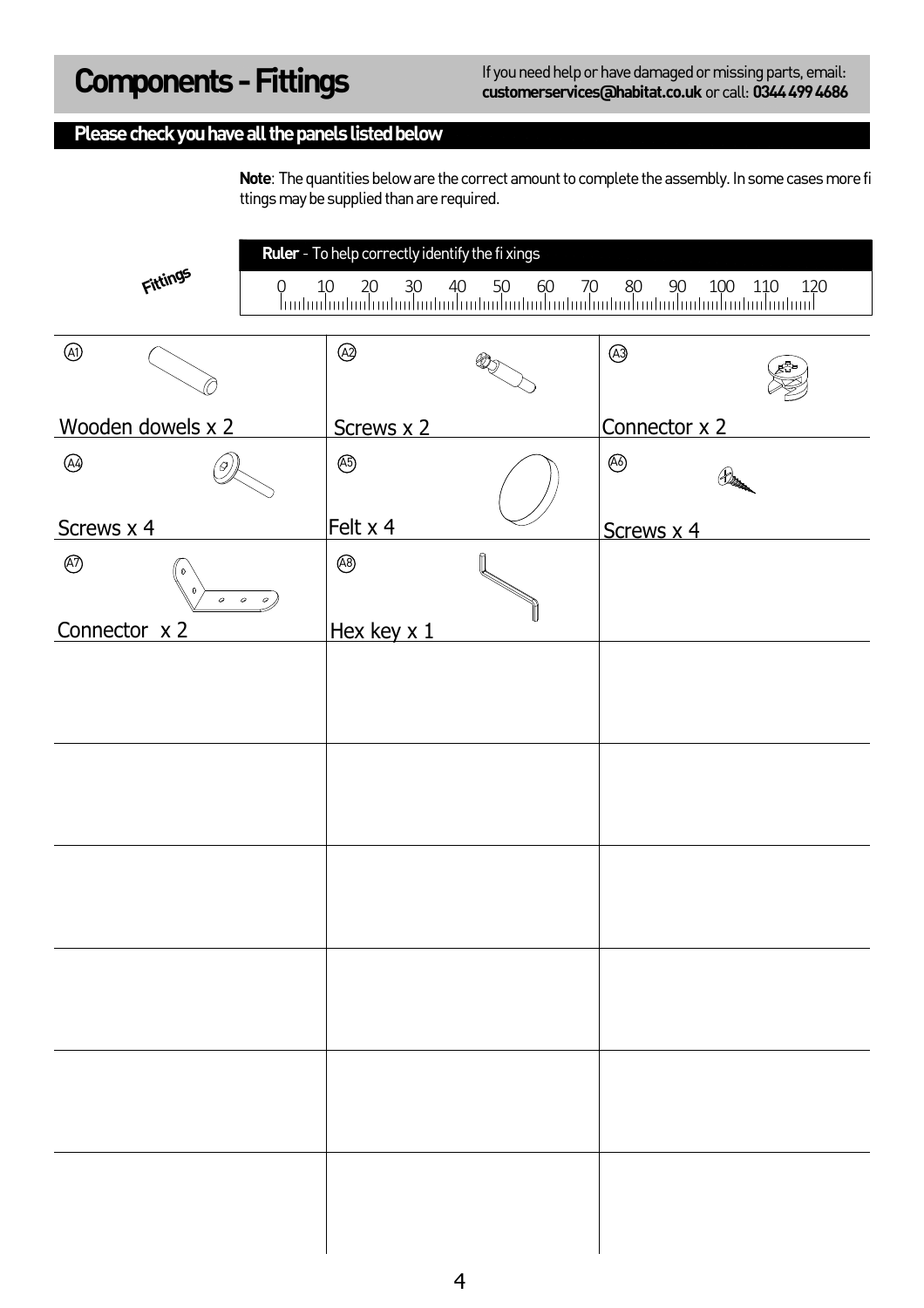Step 1



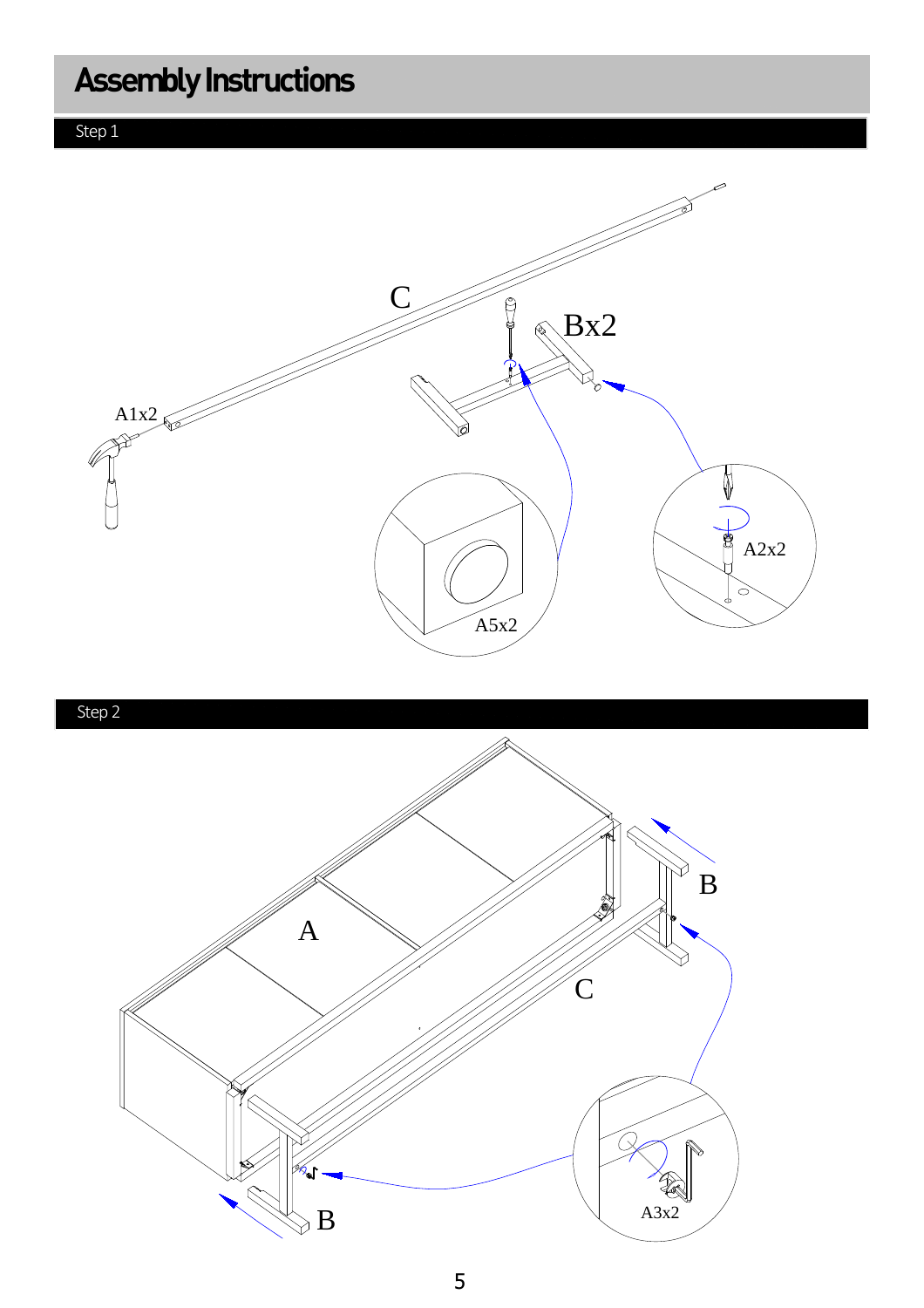



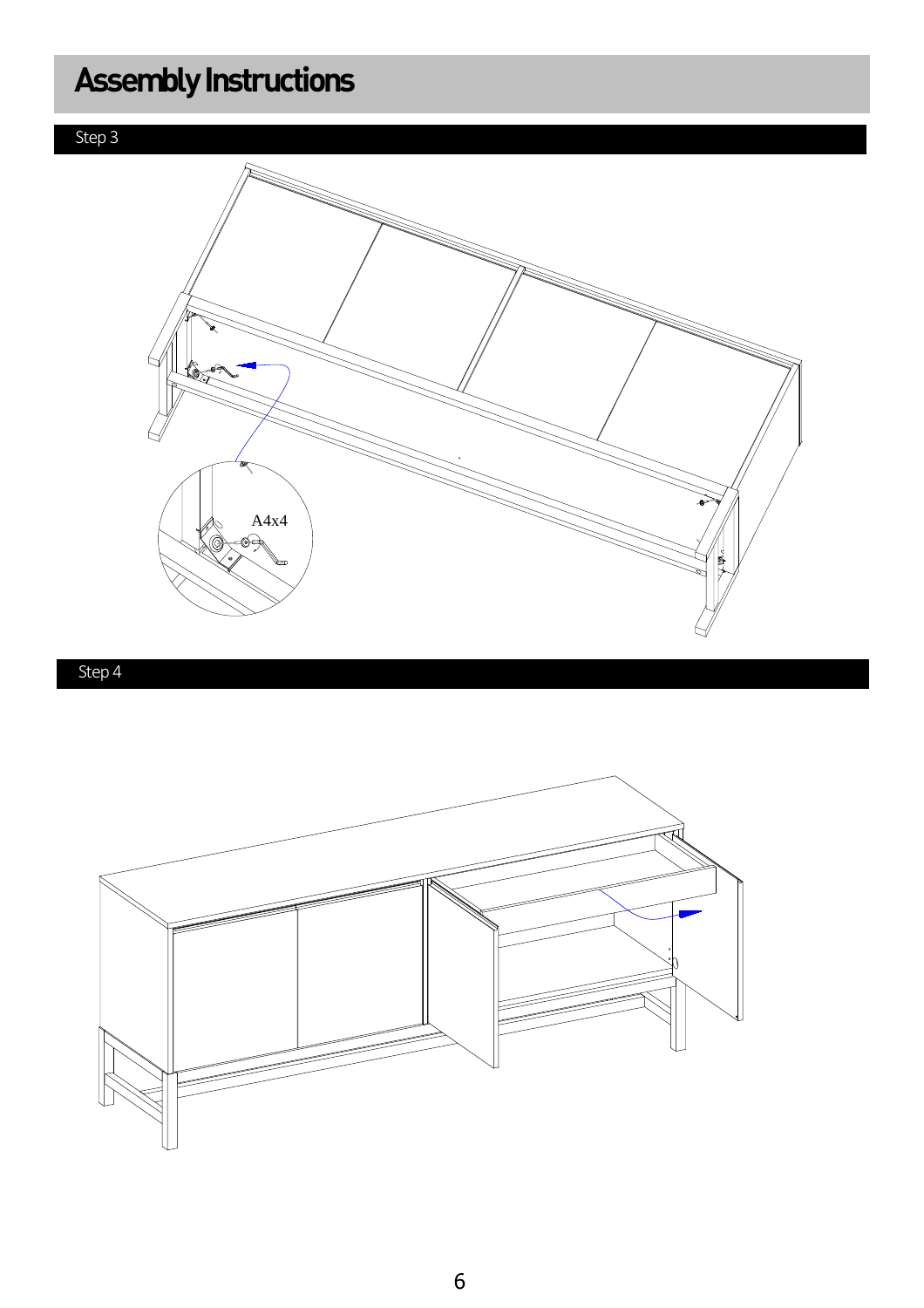